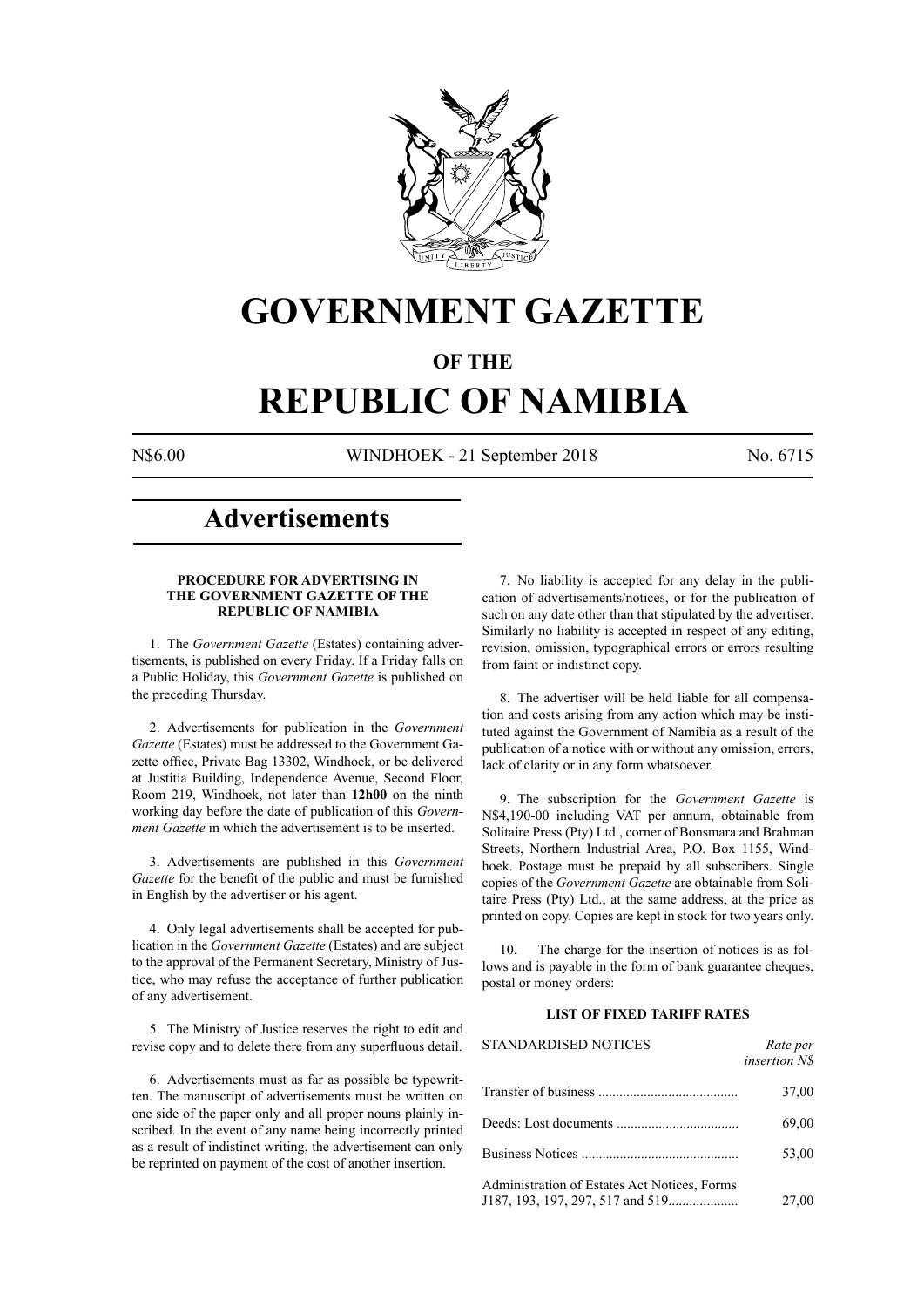| Insolvency Act and Companies Act Notices:                                                                                                                                                               | 48,00  |
|---------------------------------------------------------------------------------------------------------------------------------------------------------------------------------------------------------|--------|
| N.B. Forms 2 and 6 additional statements according<br>to word count table, added to the basic tariff.                                                                                                   | 333,00 |
| Naturalisation notices (including a reprint for the                                                                                                                                                     | 27,00  |
| Unclaimed moneys - only in the Government<br>Gazette, closing date 15 January (per entry of                                                                                                             | 13,00  |
|                                                                                                                                                                                                         | 53,00  |
|                                                                                                                                                                                                         | 27,00  |
| NON-STANDARDISED NOTICES                                                                                                                                                                                |        |
| Company notices:                                                                                                                                                                                        |        |
| Short notices: Meetings, resolutions, offers of<br>compromise, conversions of companies, voluntary<br>windings-up, etc.: closing of members' registers<br>for transfer and/or declarations of dividends | 120,00 |
| Declaration of dividends with profit statements,                                                                                                                                                        | 267,00 |
| Long notices: Transfers, changes in respect of<br>shares or capital, redemptions, resolutions,                                                                                                          | 373,00 |
|                                                                                                                                                                                                         | 120,50 |

#### **FORM J 187**

#### **LIQUIDATION AND DISTRIBUTION ACCOUNTS IN DECEASED ESTATES LYING FOR INSPECTION**

In terms of section 35(5) of Act 66 of 1965, notice is hereby given that copies of the liquidation and distribution accounts (first and final, unless otherwise stated) in the estates specified below will be open for the inspection of all persons interested therein for a period of 21 days (or shorter or longer if specially stated) from the date specified or from the date of publication hereof, whichever may be the later, and at the offices of the Master and Magistrate as stated.

Should no objection thereto be lodged with the Master concerned during the specified period, the executor will proceed to make payments in accordance with the accounts.

1938/2017 BLAAUW Willem Schalk, 42061400124, Koes. Keetmanshoop. Windhoek. Bank Windhoek Limited, Trust Department, P.O. Box 15, Windhoek.

990/2018 REICHERT Christiaan Louis, 720821- 00154, Windhoek. Windhoek. Windhoek. FNB Fiduciary Namibia (Pty) Ltd, P.O. Box 448, Windhoek, Namibia.

232/2015 NARIB Thanislaus Immanuel, 670315- 00486, House No. 367, Kwartz Laan, Tamariskia, Swakopmund. Emma Magrietha Naris, 73080700198. Swakopmund. Windhoek. FNB Fiduciary Namibia (Pty) Ltd, P.O. Box 448, Windhoek, Namibia.

747/2018 BUCHMEIER Erwin Anton, 4206021- 0011, Walvis Bay. Rosemarie Luise Buchmeier, 37090100316.

| Liquidators' and other appointees' notices                    | 80,00                     |
|---------------------------------------------------------------|---------------------------|
| Gambling house licences/Liquor licences                       | 120,00                    |
| SALES IN EXECUTION AND OTHER PUBLIC SALES:                    |                           |
|                                                               | 207,00                    |
| Public auctions, sales, tenders and welfare<br>organisations: | 69,00<br>171,00<br>253.00 |
| ORDERS OF THE COURT                                           |                           |

| Provisional and final liquidations or                  |        |
|--------------------------------------------------------|--------|
|                                                        | 157,00 |
| Reduction of change in capital mergers, offers         |        |
|                                                        | 373,00 |
| Judicial managements, <i>curator bonis</i> and similar |        |
|                                                        | 373,00 |
|                                                        | 48,00  |
| Supersession and discharge of petitions (J.158)        | 40,00  |
|                                                        |        |

11. The charge for the insertion of advertisements other than the notices mentioned in paragraph 10 is at the rate of N\$13,00 per cm double column. (Fractions of a cm must be calculated as a cm).

12. No advertisements shall be inserted unless the charge is prepaid. Cheques, drafts, postal or money orders must be made payable to the Ministry of Justice, Private Bag 13302, Windhoek.

Walvis Bay. Windhoek. F.M. Oehl Trust cc, Unit 7, 32 Schanzen Road, P.O. Box 90290, Windhoek, Namibia.

821/2013 SHIHEPO Paulina, 69041201165, Oshikango. Johannes Shihepo, 56051100377. Supplementary First and Final. Ondangwa. Windhoek. F.M. Oehl Trust cc, P.O. Box 90290, Windhoek.

1292/2014 THERON Cornelius Daniel, 660902- 00662, Okahandja. Okahandja. Windhoek. F.M. Oehl Trust cc, P.O. Box 90290, Windhoek.

1856/2017 RIGBY Marina Esther Antoinette, 42071700570, 22 Noord Street, Kronlein, Keetmanshoop, Namibia. Walvis Bay. Windhoek. Old Mutual Trust, P.O. Box 165, Windhoek.

1753/2017 MYBURGH Petrus Daniel du Toit, 46071400422, Farm Kameeldoorn No. 158, Grootfontein District, Namibia. Maryna Elizabeth Myburgh, 52021100375. Tsumeb. Windhoek. F.A. Pretorius & Co., P.O. Box 31, Tsumeb.

374/2018 HENDRICH Gisela Walfriede, 440101- 03167, Flat No. 1 Lorelei, 15 Südstrand Street, Swakopmund. Windhoek. Kinghorn Associates, P.O. Box 1455, Swakopmund.

 $\frac{1}{2}$ 

**FORM J 193**

#### **NOTICE TO CREDITORS IN DECEASED ESTATES**

All persons having claims against the estates mentioned below are hereby called upon to lodge their claims with the execu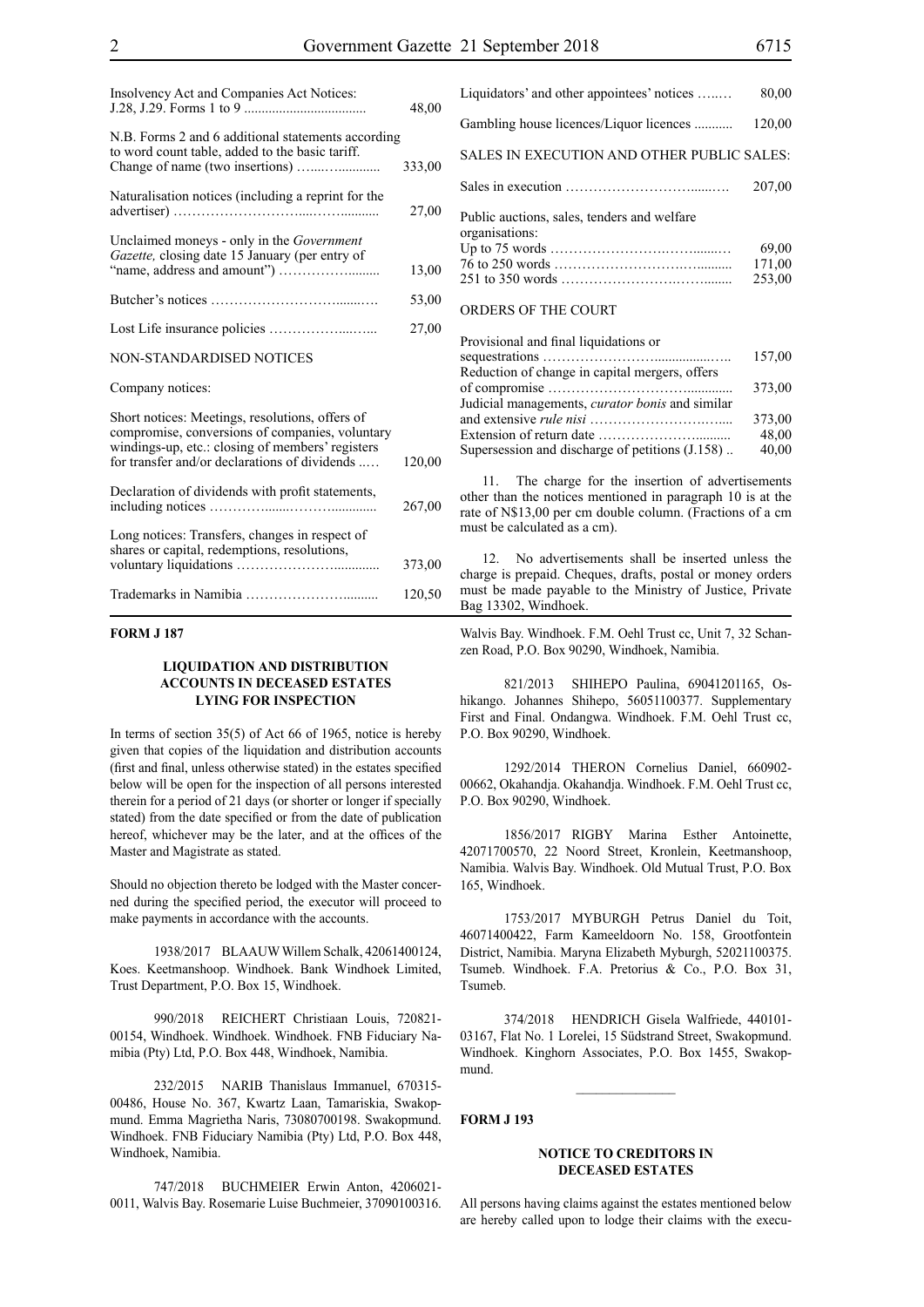tors concerned, within 30 days (or otherwise as indicated) calculated from the date of publication hereof. The information is given in the following order: Estate number, surname and Christian names, date of birth, identity number, last address, date of death; surviving spouse's names, surname, date of birth and identity number; name and address of executor or authorised agent, period allowed for lodgement of claims if other than 30 days.

600/2018 NELL Edwin Cornelius, Windhoek, 31 January 1960, 60013100491, Erf 1765, Hochlandpark, Windhoek, 29 March 2018. Isadore Rhona Nell, 59121400334. Standard Executors & Trustees, P.O. Box 2164, Windhoek, Namibia.

854/2018 KAMAHENE Paul Rudolf, Windhoek, 14 September 1966, 66091400398, Erf No. 240, Hochlandpark, Windhoek, 3 April 2018. Rudolfine Kamahene, 68042500327. Standard Executors & Trustees, P.O. Box 2164, Windhoek, Namibia.

855/2018 SHAMALAZA Richard Nganga, Windhoek, 1 October 1957, 57100100348, Erf 175, Nau-Aib, Okahandja, 13 April 2018. Priscilla Chanda Malama, ZN017075. Standard Executors & Trustees, P.O. Box 2164, Windhoek, Namibia.

1359/2018 SINCLAIR Charles Patrick, Windhoek, 1 March 1972, 72030100072, Okahandja, 15 August 2018. F.M. Oehl Trust cc, P.O. Box 90290, Windhoek, Namibia.

1133/2018 HENNOP Mariana Louise, Windhoek, 15 August 1953, 53081500648, 65 Lt Lamp Street, Gobabis, 22 December 2016. Mr. B.N. Venter Legal Practitioners, P.O. Box 1265, Gobabis.

1299/2018 BROWN Mario Shaquille, Windhoek, 17 July 1997, 97071700478, Windhoek, 4 May 2018. Claassen & Visser Estate Practitioners cc, P.O. Box 24621, Windhoek, Namibia.

666/2018 HARUSANGA Dominikus Hamutenya, Windhoek, 6 September 1963, 63090601176, Windhoek, 3 April 2018. Martha Kasiku (Sikaki) Harusanga, 30 March 1974, 74033010041. Claassen & Visser Estate Practitioners cc, P.O. Box 24621, Windhoek, Namibia.

1205/2018 MARAIS Sophia Hendrika, Windhoek, 18 February 1938, 38021800070, Henties Bay, 22 July 2018. Claassen & Visser Estate Practitioners cc, P.O. Box 24621, Windhoek, Namibia.

1207/2018 VAN DYK Jacobus Willem Adriaan, Windhoek, 8 August 1950, 50080800572, Aranos, 30 July 2018. Gesina Christina van Dyk, 26 April 1954, 54042600107. Claassen & Visser Estate Practitioners cc, P.O. Box 24621, Windhoek, Namibia.

516/2010 KAUNE Phillipus, Windhoek, 13 April 1912, Gobabis, 30 June 1988. Executrust (Pty) Ltd, P.O. Box 32098, Windhoek.

931/2018 ROSE Ernst-August, Windhoek, 1 January 1935, Farm Okatore, Windhoek, 9 April 2018. Behrens & Pfeiffer, Unit 141, Maerua Mall, P.O. Box 11275, Windhoek.

964/2018 HANGE Alpheus Kaputara, Windhoek, 21 March 1952, 52032100266, Post Okajombo, Epukiro, 6 No-

vember 2017. Helena Hange, 3 December 1958, 58120300106. Kempen-Maske Legal Practitioners, P.O. Box 55, Gobabis.

1274/2018 RUSCH Rosemarie Hedwig, Windhoek, 3 December 1935, 35120300049, Windhoek, 23 July 2018. K&M Trust Services, P.O. Box 9179, Eros, Windhoek, Namibia.

939/2013 BEUKES Willem Petrus, Windhoek, 27 November 1953, 53112700163, Erf No. 819, Groot Aub, Namibia, 16 June 2013. Cornelia Wilhelmina Beukes, 6 August 1959, 5908060200666. De Klerk, Horn and Coetzee Incorporated, No. 4A Eadie Street, P.O. Box 90181, Klein Windhoek, Windhoek, Republic of Namibia.

1218/2018 KUTZNER Jochen Friedhold, 14 January 1943, 43011400024, Harmony Mountain Village, Unit 7, District, Windhoek, 21 June 2018. Engling, Stritter & Partners, No. 12 Love Street, Windhoek.

312/2018 HAMULUNGU Gotlieb Ileka, 811020- 10097, Omatando, Ongwediva, 20 November 2017. Shikale & Associates, Office B003, Shapumba Towers, Gutenberg Street, Ausspannplatz, Windhoek.

335/2017 MWANDI Kennedy Nghitovanhu, 68082600675, Erf 268, Danele Street, Greenwell Matongo, Katutura, Windhoek, 19 December 2016. Shikale & Associates, Office B003, Shapumba Towers, Gutenberg Street, Ausspannplatz, Windhoek.

567/2018 ZUZO Susana, Windhoek, 240804- 0055082, 46 Khomashochland Street, Kuisebmund, Walvis Bay, 18 July 2011. Masiza Law Chambers, 246 Nangolo Mbumba Drive, Walvis Bay, Namibia.

1754/2009 GONTEB Ogran Job, Windhoek, 57061- 500476, Erf 74, Tamariskia, Swakopmund, 1 October 2009. Masiza Law Chambers, 246 Nangolo Mbumba Drive, Walvis Bay, Namibia.

1360/2018 JOUBERT Abraham Pierre, Windhoek, 30 March 1965, 65033000233, Windhoek, 21 May 2018. F.M. Oehl Trust cc, Unit 7, 32 Schanzen Road, P.O. Box 90290, Windhoek, Namibia.

 $\frac{1}{2}$ 

#### **FORM 5**

#### **PAYMENT OF DIVIDENDS AND COLLECTION OF CONTRIBUTIONS IN SEQUESTRATED ESTATES OR COMPANIES BEING WOUND UP**

The liquidation accounts and plans of distribution or contribution in the sequestrated estates or companies being wound up mentioned below having been confirmed on dates mentioned therein, notice is hereby given, pursuant to sub-section (1) of section one hundred and thirteen of the Insolvency Act, 1936, and section 409(2) of the Companies Act, 1973, that dividends are in the course of payment or contributions are in the course of collection in the said estates or companies as set forth below, and that every creditor liable to contribution is required to pay the trustee the amount for which he/she is liable at the address mentioned below.

The particulars are given in the following order: Number of estate or company; name and description of estate or company; date when account confirmed; whether a dividend is being paid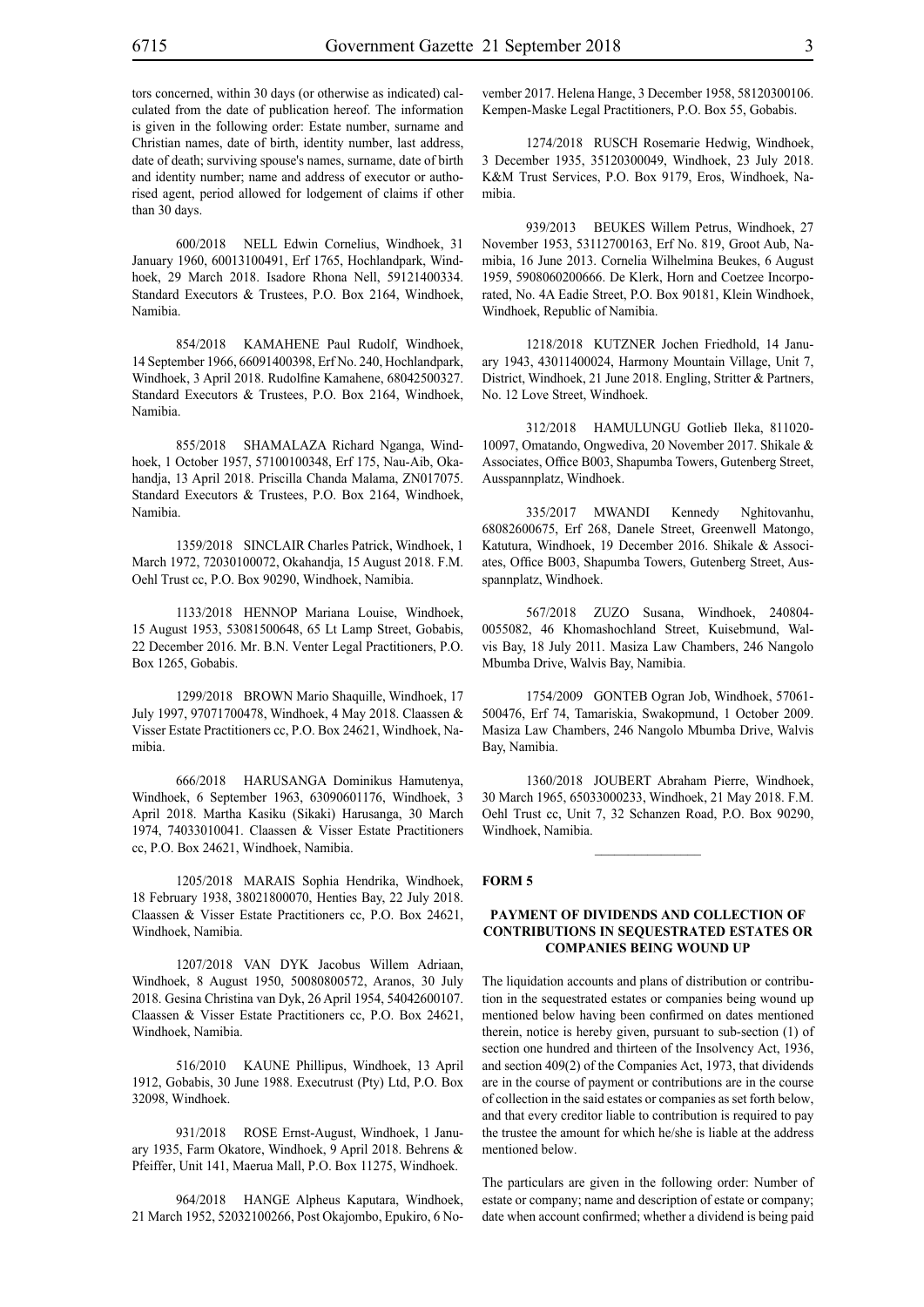or contribution collected or both; name and address of Trustee or Liquidator.

W30/17 **Obie Transport (Pty) Ltd** (In Liquidation). 4 September 2018. Dividends paid to Creditors. First and Final Liquidation and Distribution Account. D.J. Bruni, Liquidator, Bruni & McLaren, P.O. Box 11267, Klein Windhoek.

#### **CASE NO: HC-MD-CIV-ACT-CON-2017/03059 IN THE HIGH COURT OF NAMIBIA**

 $\frac{1}{2}$ 

In the matter between:

#### **BANK WINDHOEK LIMITED** Plaintiff

and

#### **CORNELIUS GREGORIUS**  GROENEWALD Defendant

#### **NOTICE OF SALE IN EXECUTION**

In execution of a Judgement of the above Honourable Court in the above action, a sale without reserve will be held by the Deputy Sheriff, **Tsumeb**, at Erf 2804 (a Portion of Erf 2761), Tsumeb, on **28 September 2018**, at **10h00**, of the undermentioned property:

| <b>CERTAIN:</b>   | Erf No. 2804 (a Portion of Erf No. 2761)                     |
|-------------------|--------------------------------------------------------------|
| SITUATE:          | In the municipality of Tsumeb<br>(Registration division "B") |
| <b>MEASURING:</b> | 2662 square metres                                           |

IMPROVEMENTS: Vacant land

TERMS 10% of the purchase price and the auctioneers' commission must be paid on the date of the sale. The further terms and conditions of the sale will be read prior to the auction and lie for inspection at the office of the Deputy Sheriff, Tsumeb, and at the offices of the execution creditor's attorneys.

DATED at WINDHOEK this 7th day of AUGUST 2018.

DR WEDER KAUTA & HOVEKA INC Legal Practitioner for Plaintiff WHK HOUSE Jan Jonker Road **WINDHOFK** 

**CASE NO: HC-MD-CIV-ACT-CON-2017/03908 IN THE HIGH COURT OF NAMIBIA MAIN DIVISION - WINDHOEK**

In the matter between:

**BANK WINDHOEK LIMITED** Plaintiff

and

**MARIO VAN WYK** First Defendant **BRIGITTE HYZELL VAN WYK** Second Defendant

#### **NOTICE OF SALE IN EXECUTION**

In execution of a Judgement of the above Honourable Court in the above action, a sale without reserve will be held by the Deputy Sheriff, **Rehoboth**, at Erf No. 137, Block B, Rehoboth, on **26 September 2018,** at **10h00**, of the undermentioned property:

| <b>CERTAIN:</b>   | Erf No. Rehoboth Extension 1-137                                                                     |
|-------------------|------------------------------------------------------------------------------------------------------|
| SITUATE:          | In the municipality of Rehoboth<br>(Registration division "M")                                       |
| <b>MEASURING:</b> | 398 square metres                                                                                    |
|                   | IMPROVEMENTS: Three bedroom dwelling with lounge,<br>kitchen, two bathrooms, garage and ve-<br>randa |

TERMS 10% of the purchase price and the auctioneers' commission must be paid on the date of the sale. The further terms and conditions of the sale will be read prior to the auction and lie for inspection at the office of the Deputy Sheriff, Rehoboth and at the offices of the execution creditor's attorneys.

DATED at WINDHOEK this 3rd day of AUGUST 2018.

DR WEDER KAUTA & HOVEKA INC Legal Practitioner for Plaintiff WHK HOUSE Jan Jonker Road WINDHOEK

#### **CASE NO: HC-MD-CIV-ACT-CON-2017/04335 IN THE HIGH COURT OF NAMIBIA MAIN DIVISION - WINDHOEK**

In the matter between:

#### **BANK WINDHOEK LIMITED** Plaintiff

and

**ABSALOM KABOY TOBIAS** Defendant

#### **NOTICE OF SALE IN EXECUTION**

In execution of a Judgement of the above Honourable Court in the above action, a sale without reserve will be held by the Deputy Sheriff, **Windhoek**, at Erf No. 445, Eveline Street, Goreangab (Extension No. 1), Windhoek, on **25 September 2018**, at **10h00**, of the undermentioned property:

| <b>CERTAIN:</b> | Erf No. 445, Goreangab (Extension<br>No. 1)                                                                    |
|-----------------|----------------------------------------------------------------------------------------------------------------|
| SITUATE:        | In the municipality of Windhoek<br>(Registration division "K")                                                 |
| MEASURING:      | 200 square metres                                                                                              |
|                 | IMPROVEMENTS: Bar/Entertainment area, ablutions, 4<br>rooms, 1 bathroom, carport, paving and<br>boundary walls |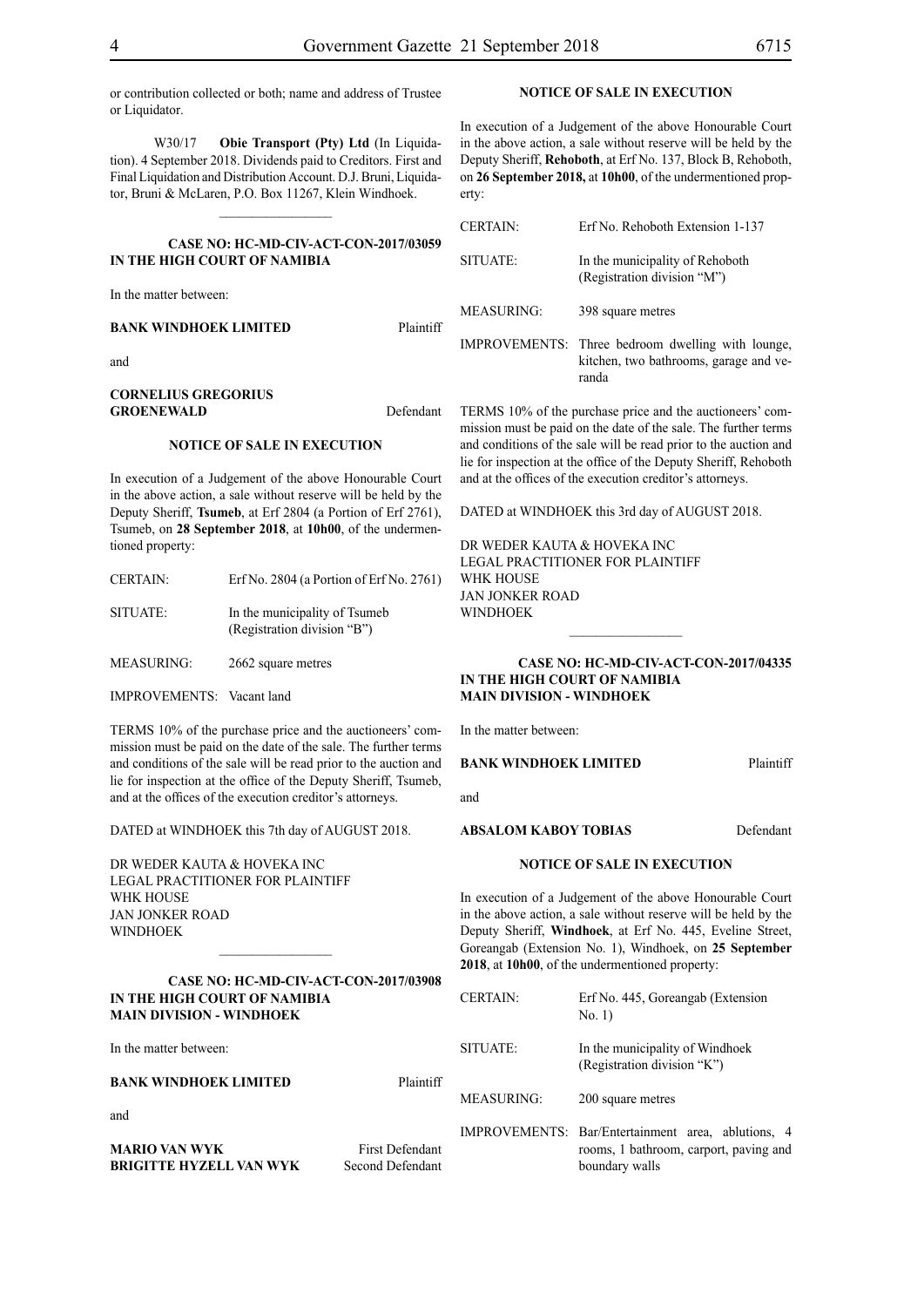TERMS 10% of the purchase price and the auctioneers' commission must be paid on the date of the sale. The further terms and conditions of the sale will be read prior to the auction and lie for inspection at the office of the Deputy Sheriff, Windhoek and at the offices of the execution creditor's attorneys.

DATED at WINDHOEK this 7th day of AUGUST 2018.

DR WEDER KAUTA & HOVEKA INC Legal Practitioner for 'Plaintiff WHK HOUSE Jan Jonker Road **WINDHOEK** 

#### **CASE NO: HC-MD-CIV-ACT-CON-2016/02678 IN THE HIGH COURT OF NAMIBIA MAIN DIVISION - WINDHOEK**

 $\overline{\phantom{a}}$  ,  $\overline{\phantom{a}}$  ,  $\overline{\phantom{a}}$  ,  $\overline{\phantom{a}}$  ,  $\overline{\phantom{a}}$  ,  $\overline{\phantom{a}}$  ,  $\overline{\phantom{a}}$  ,  $\overline{\phantom{a}}$  ,  $\overline{\phantom{a}}$  ,  $\overline{\phantom{a}}$  ,  $\overline{\phantom{a}}$  ,  $\overline{\phantom{a}}$  ,  $\overline{\phantom{a}}$  ,  $\overline{\phantom{a}}$  ,  $\overline{\phantom{a}}$  ,  $\overline{\phantom{a}}$ 

In the matter between:

| BANK WINDHOEK LIMITED                                          | Plaintiff | <b>CERTAIN:</b>   | Erf No. 431 Auasblick                                          |
|----------------------------------------------------------------|-----------|-------------------|----------------------------------------------------------------|
| and                                                            | Defendant | SITUATE:          | In the Municipality of Windhoek<br>(Registration Division "K") |
| FAUSHNAS MUDUMBI MUDUMBI<br><b>NOTICE OF SALE IN EXECUTION</b> |           | <b>MEASURING:</b> | 664 (six hundred and sixty four) square<br>metres              |

In execution of a Judgement of the above Honourable Court in the above action, a sale without reserve will be held by the Deputy Sheriff, **Walvis Bay**, at Erf No. 4544 (a Portion of Erf No. 4511), Omgulu Gombashe circle, Kuisebmond, Walvis Bay, on **28 September 2018**, at **11h00**, of the undermentioned property:

| <b>CERTAIN:</b> | Erf No. 4544 (a Portion of Erf No.<br>4511), Kuisebmond          |
|-----------------|------------------------------------------------------------------|
| SITUATE:        | In the municipality of Walvis Bay<br>(Registration division "F") |
| MEASURING:      | 306 square metres                                                |

IMPROVEMENTS: Two bedroom dwelling with lounge, kitchen and bathroom

TERMS 10% of the purchase price and the auctioneers' commission must be paid on the date of the sale. The further terms and conditions of the sale will be read prior to the auction and lie for inspection at the office of the Deputy Sheriff, Walvis Bay and at the offices of the execution creditor's attorneys.

DATED at WINDHOEK this 9th day of AUGUST 2018.

DR WEDER KAUTA & HOVEKA INC Legal Practitioner for Plaintiff WHK House Jan Jonker Road **WINDHOEK**  $\frac{1}{2}$ 

#### **CASE NO: HC-MD-CIV-ACT-CON-2017/03888 IN THE HIGH COURT OF NAMIBIA**

In the matter between:

#### **FIRST NATIONAL BANK OF NAMIBIA LTD** Plaintiff

and

**ILKE HENRIETTE AKWENYE** Defendant

#### **NOTICE OF SALE IN EXECUTION OF IMMOVABLE PROPERTY**

Pursuant to a Judgment of the above Honourable Court granted on **24 NOVEMBER 2017**, the following immovable property will be sold without reserve and voetstoots by the Deputy Sheriff of the District of **WINDHOEK** on **4 OCTOBER 2018** at **12h00** at ERF 431, CHAMONIX STREET, AUASBLICK, **WINDHOEK** 

| <b>CERTAIN:</b>   | Erf No. 431 Auasblick                                                                                                                                                                                                                                      |
|-------------------|------------------------------------------------------------------------------------------------------------------------------------------------------------------------------------------------------------------------------------------------------------|
| SITUATE:          | In the Municipality of Windhoek<br>(Registration Division "K")                                                                                                                                                                                             |
| <b>MEASURING:</b> | 664 (six hundred and sixty four) square<br>metres                                                                                                                                                                                                          |
| CONSISTING OF     | Main Dwelling: 1 x Lounge, 1 x Family<br>Room, 1 x Dining Room, 1 x Study, 1<br>x Kitchen, 1 x Scullery, 3 x Bedrooms,<br>2 bathrooms, 2 Showers, 3 x WC, 1 x<br>Out Garage, 1 x Servant Bedroom, 1 a<br>Bathroom/WC, 1 x Gymnasium and 1 x<br>Cinema Room |

The "Conditions of Sale-in-Execution" will lie for inspection at the office of the Deputy Sheriff at WINDHOEK and at the Head Office of Plaintiff at WINDHOEK and Plaintiffs Attorneys, Fisher, Quarmby & Pfeifer, at the undermentioned address.

Dated at WINDHOEK this 15th day of AUGUST 2018

FISHER, QUARMBY & PFEIFER LEGAL PRACTITIONER FOR Plaintiff c/o Robert Mugabe & Thorer Streets entrance on Burg Street PO BOX 37 WINDHOEK

**CASE NO: I 477/2013**

#### **IN THE HIGH COURT OF NAMIBIA**

In the matter between:

**FIRST NATIONAL BANK OF NAMIBIA LTD** Plaintiff

 $\frac{1}{2}$ 

and

**TITUS IPUPA GEBHARDT** First Defendant **MARTHA NDEIMONA GEBHARDT** Second Defendant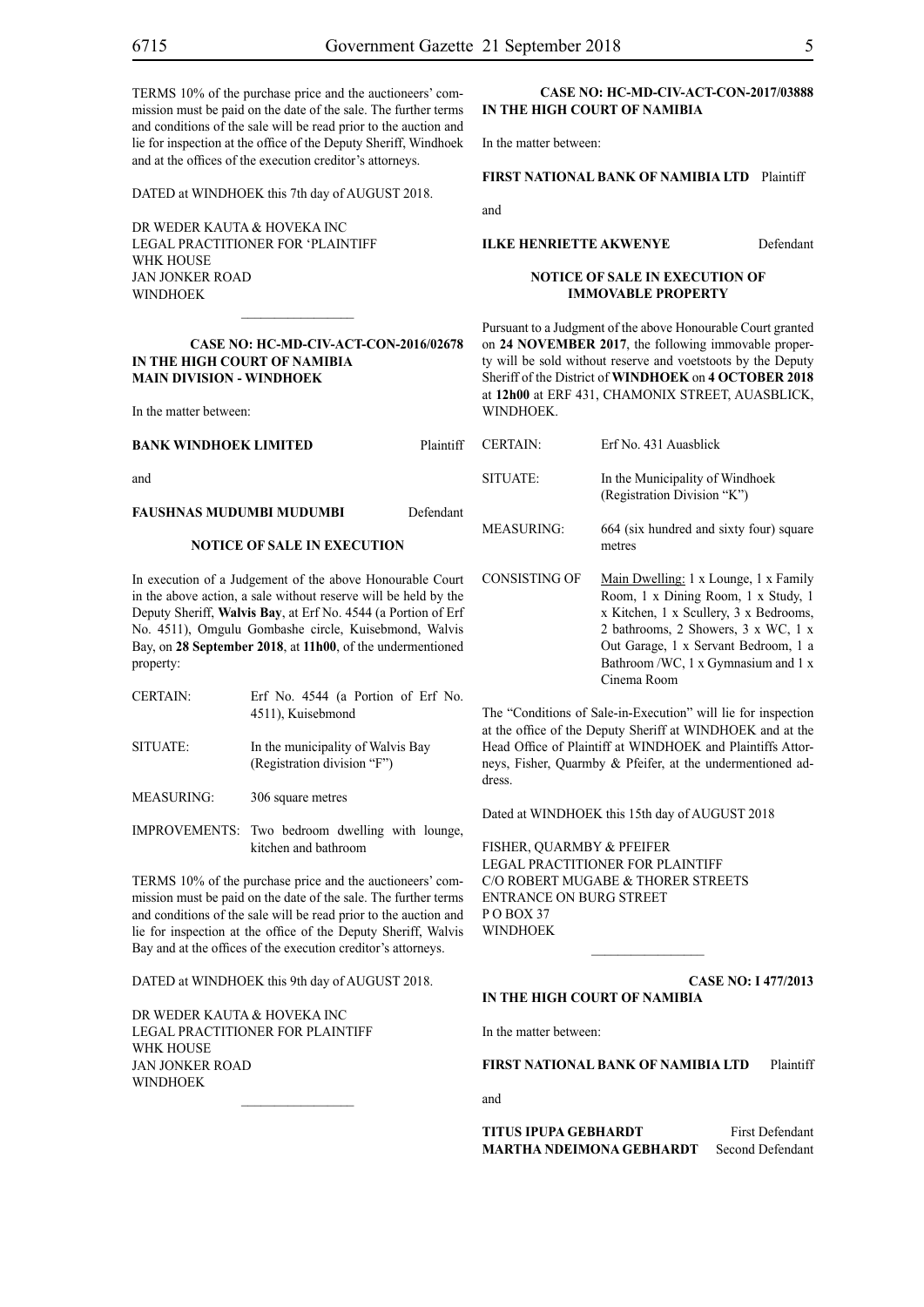#### **NOTICE OF SALE IN EXECUTION OF IMMOVABLE PROPERTY**

Pursuant to a Judgment of the above Honourable Court granted on **5 APRIL 2013**, the following immovable property will be sold without reserve and voetstoots by the Deputy Sheriff of the District of **WINDHOEK** on **4 OCTOBER 2018** at **10h00** in the morning at ERF 465 (NO. 28 JASPER STREET) ACA-DEMIA, WINDHOEK

| <b>CERTAIN:</b>   | Erf No. 465, Academia                                          |
|-------------------|----------------------------------------------------------------|
| SITUATE:          | In the Municipality of Windhoek<br>(Registration Division "K") |
| <b>MEASURING:</b> | 1000 (one nil nil nil) square metres                           |
|                   |                                                                |

CONSISTING OF Main Dwelling: 4 x Bedrooms, 1 x Lounge, 1 x Kitchen, 1 x Dining Room 2 x Bathroom / Toilet Combination

The "Conditions of Sale-in-Execution" will lie for inspection at the office of the Deputy Sheriff at WINDHOEK and at the Head Office of Plaintiff at WINDHOEK and Plaintiffs Attorneys, Fisher, Quarmby & Pfeifer, at the undermentioned address.

Dated at WINDHOEK this 15th day of AUGUST 2018

FISHER, QUARMBY & PFEIFER LEGAL PRACTITIONER FOR Plaintiff c/o Robert Mugabe & Thorer Streets entrance on Burg Street PO BOX 37 WINDHOEK

#### **CASE NO: HC-MD-CIV-ACT-CON-2018/00060 IN THE HIGH COURT OF NAMIBIA**

 $\frac{1}{2}$ 

In the matter between:

**FIRST NATIONAL BANK OF NAMIBIA LTD** Plaintiff

and

#### **CHARLES NAFTALY TUAZAMUMUE NDJAVERA** Defendant

#### **NOTICE OF SALE IN EXECUTION OF IMMOVABLE PROPERTY**

Pursuant to a Judgment of the above Honourable Court granted on **28 JUNE 2018**, the following immovable property will be sold without reserve and voetstoots by the Deputy Sheriff of the District of **WINDHOEK** on **4 OCTOBER 2018** at **15h00** in the afternoon at ERF NO. 3097, NO. 50 OHWA STREET, OKURYANGAVA (EXTENSION NO. 1), WINDHOEK.

| <b>CERTAIN:</b>   | Erf No. 3097 Okuryangava (Extension<br>No. 1)                  |
|-------------------|----------------------------------------------------------------|
| SITUATE:          | In the Municipality of Windhoek<br>(Registration Division "K") |
| <b>MEASURING:</b> | 710 (seven hundred and ten) square me-                         |

tres

CONSISTING OF Main Dwelling: 1 x Lounge, 1 x Kitchen, 1 x Shower, 4 x Bedrooms, 2 x Bathrooms, 2 x WC

The "Conditions of Sale-in-Execution" will lie for inspection at the office of the Deputy Sheriff at WINDHOEK and at the Head Office of Plaintiff at WINDHOEK and Plaintiffs Attorneys, Fisher, Quarmby & Pfeifer, at the undermentioned address.

Dated at WINDHOEK this 15th day of AUGUST 2018

FISHER, QUARMBY & PFEIFER LEGAL PRACTITIONER FOR Plaintiff c/o Robert Mugabe & Thorer Streets entrance on Burg Street PO BOX 37 WINDHOEK

#### **IN THE MAGISTRATE'S COURT FOR THE DISTRICT OF WINDHOEK**

 $\frac{1}{2}$ 

**HELD AT WINDHOEK CASE NO. 2383/17**

In the matter between:

**ALBERTUS JOHAN VAN DER MERWE** Plaintiff

and

#### **BEVERLY KAPOSIAO** Defendant

#### **NOTICE OF SALE IN EXECUTION OF IMMOVABLE PROPERTY**

In the above matter a sale will be held on **TUESDAY, 2 OC-TOBER 2018** at the entrance of the Magistrate's Court, Windhoek, at **10h00** of the following property:

| <b>CERTAIN:</b> | Erf 1057, Extention 8, Katutura     |
|-----------------|-------------------------------------|
| SITUATE:        | In the Municipality of Windhoek     |
| MEASURING:      | 268 (two six eight) square metres   |
| HELD:           | By Deed of Transfer No. T 4346/1992 |
|                 |                                     |

#### **CONDITIONS OF SALE:**

- 1. The sale is subject to the terms and conditions of the Magistrate's Court Act No. 32 of 1944, the property being sold "voetstoots" and as it stands and subject to the conditions of the existing Title Deed.
- 2. One-tenth of the purchase price shall be paid immediately after the property is declared to be sold and the balance of the purchase price together with interest thereon at the rate of 20% per annum monthly in advance to be paid against registration of transfer, which shall be given and taken forthwith after the sale.
- 3. The complete conditions of sale will be read out at the time of the sale and may be inspected prior thereto at the oces of the Messenger of the Court, Windhoek and the offices of the Municipal Council of Windhoek, and the Plaintiffs Attorneys Du Toit Associates, at the undermentioned address.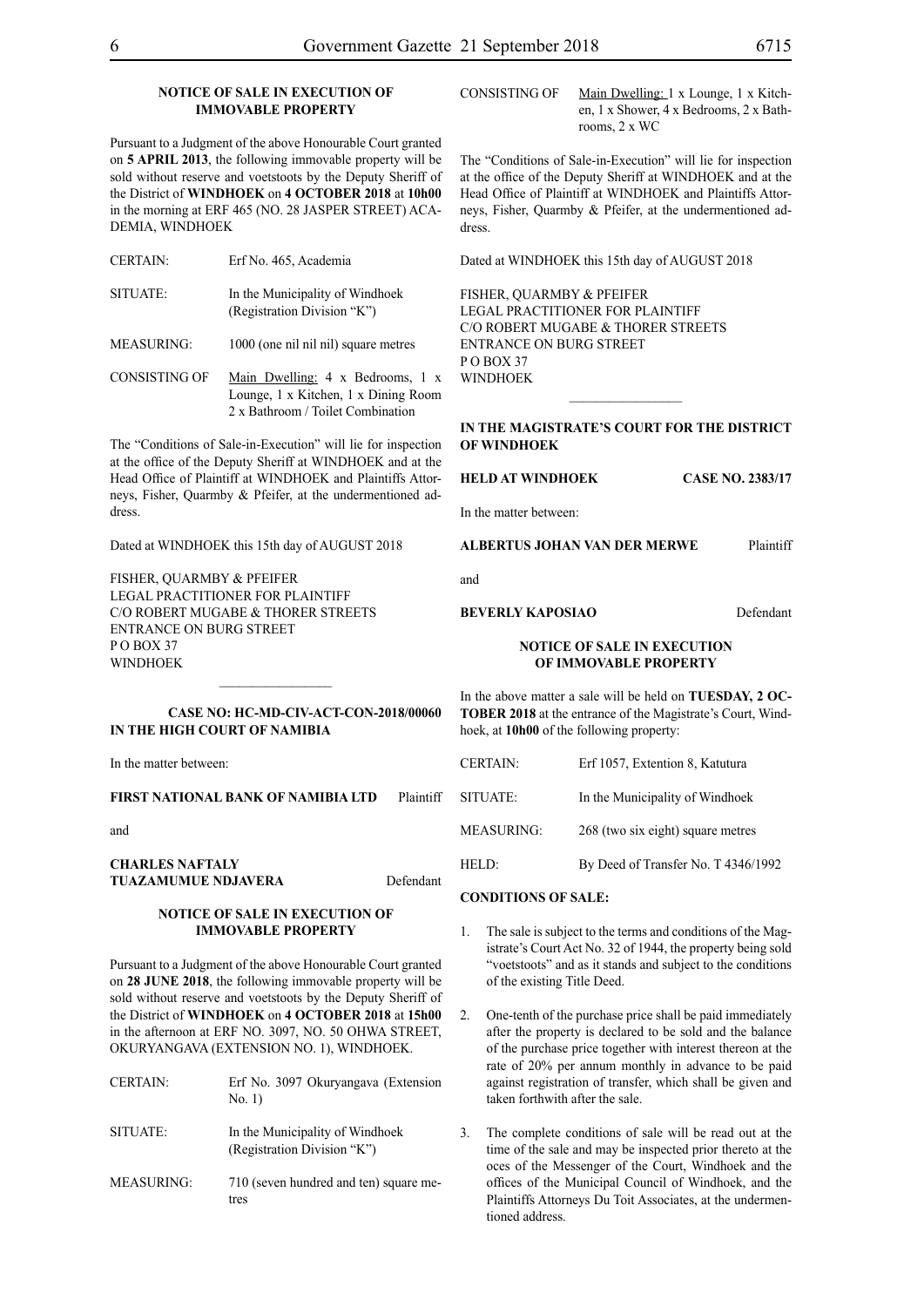4. The complete conditions of sale will be read out at the time of the sale and may be inspected prior thereto at the offices of the MESSENGER OF THE COURT, WIND-HOEK, and the offices of THE MUNICIPAL COUN-CIL OF WINDHOEK, 80 INDEPENDENCE AVENUE, WINDHOEK.

DU TOIT ASSOCIATES LEGAL PRACITIONER FOR Plaintiff 15 ROBERT MUGABE AVENUE WINDHOEK

**HC-MD-CIV-MOT-GEN-2018/00257 IN THE HIGH COURT OF NAMIBIA, MAIN DIVISION, HELD AT WINDHOEK ON FRIDAY, THE 07th DAY OF SEPTEMBER 2018 BEFORE THE HONOURABLE JUSTICE GEIER**

 $\frac{1}{2}$ 

In the matter between:

**CHRISTIAAN JOHAN GOUWS N.O.** Applicant

and

**FAANBERGH PROPERTIES (PTY) LTD** Respondent

#### **COURT ORDER**

Having heard **MR JACOBS** for the applicant and having read the Application for HC-MD-CIV-MOT-GEN-2018/00257 and other documents filed of record:

#### **IT IS HEREBY ORDERED THAT:**

- 1. The Respondent is hereby placed under a provisional order of winding-up, in the hands of the Master of the High Court;
- 2. A *Rule Nisi* is hereby issued calling upon the Respondent to show cause, if any to this Honourable Court, on or before 5 October 2018 at 10h00, why an order should not be made in the following terms:
	- 2.1 the Respondent should not be placed under a final order of winding-up;
	- 2.2 the costs of this application should not be costs in the winding-up of the Respondent.
- 3. Service of this Order is to be be effected:
	- 3.1 upon the Respondent, by delivering a copy thereof at its registered address;
	- 3.2 by publishing a copy thereof in one edition of each of the Government Gazette and the Namibian newspaper.

#### BY ORDER OF THE COURT

#### REGISTRAR

TO: BAREND VAN DER MERWE On behalf of Applicant Van der Merwe-Greeff Andima Inc. 28 Church Street Windhoek Namibia

#### AND TO: FAANBERGH PROPERTIES (PTY) LTD

Respondent Fapwill Office Building Unit C Cnr. Lazarette Steet & Jan Jonker Road WINDHOEK Namibia

The Master of the High Court John Meinert Street, Windhoek

#### **TERMINATION OF CURATORSHIP**

 $\frac{1}{2}$ 

TERMINATION OF CURATORSHIP in terms of Section 75 of the Administration of Estates Act, No. 66 of 1965, as amended ESTATE NO: CR1107/2009. Take notice that the appointment of LLANA MARIE FOUCHÉ as Curator Bonis in the estate of Jans Laning c/o Fouché-Van Vuuren Legal Practitioners, No. 83, 6th street, Walvis Bay was terminated on 9 March 2018.

FOUCHÉ-VAN VUUREN LEGAL PRACTITIONERS P.O. Box 2549 WALVIS BAY

#### **ARMZ NAMIBIA (PROPRIETARY) LIMITED**

 $\frac{1}{2}$ 

Pursuant to Section 354 and Section 355 of the Companies Act 28, 2004, notice is hereby given that the above Company has been voluntary wound up by Members in terms of a Special Resolution taken on 27th July 2018 and registered 17th August 2018.

L & B COMMERCIAL SERVICES (PTY) LTD PRIVATE BAG 40781 AUSSPANNPLATZ

#### **RUNEX URANIUM (PROPRIETARY) LIMITED**

 $\frac{1}{2}$ 

Pursuant to Section 354 and Section 355 of the Companies Act 28, 2004, notice is hereby given that the above Company has been voluntary wound up by Members in terms of a Special Resolution taken on 27th July 2018 and registered 17th August 2018.

L & B COMMERCIAL SERVICES (PTY) LTD PRIVATE BAG 40781 AUSSPANNPLATZ

#### **NOTICE OF SURRENDER OF A DEBTOR'S ESTATE [SECTION 4(1)] of the Insolvency Act 28 of 1936 (as amended)**

NOTICE is hereby given that an application will be made to the Main Division of the High Court of Namibia on **Friday, 5 October 2018** at **10h00** or as soon as thereafter as the matter can be heard, for the acceptance of the surrender of the estate of **GERHARDT JESSEN**, a major male, married out of community of property and residing at 16 Locke Street, Academia, Windhoek, Republic of Namibia and that a statement of his affairs will lied open for inspection at the office of the Master of the High Court Windhoek and the Magistrate's Office of Grootfontein for a period of fourt een (14)Days from 6 July to 26 July 2018.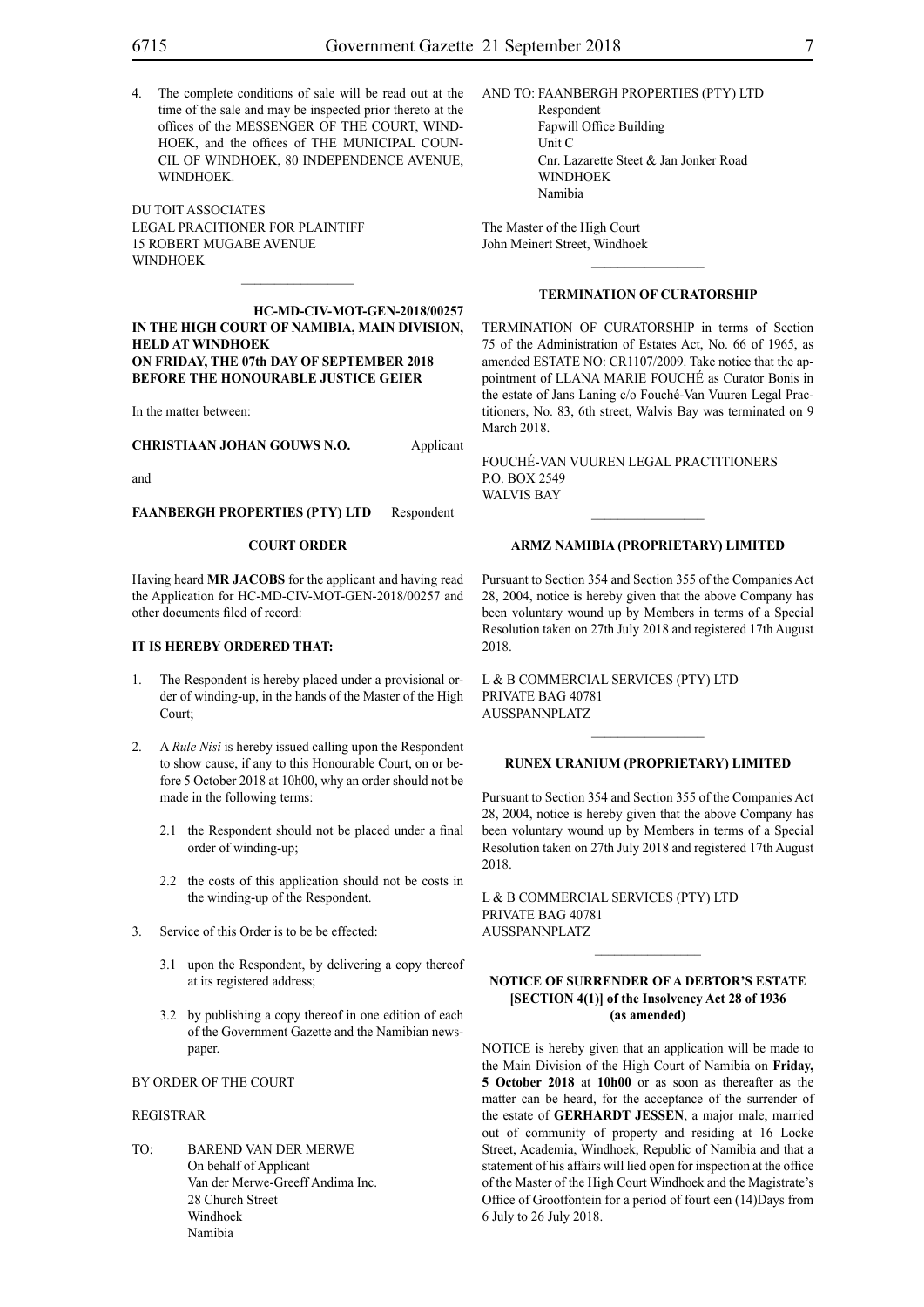Dated at Windhoek this 7 September 2018.

KOEP & PARTNERS 33 SCHANTZEN ROAD WINDHOEK

#### **THE ALIENS ACT, 1937 NOTICE OF INTENTION OF CHANGE OF SURNAME**

 $\frac{1}{2}$ 

I, **Liswani erasmu silinda**, residing at Erf 1259, Ngweze Location, Katima Mulilo and employed as a administrative stores clerk intend applying to the Minister of Home Affairs for authority under section 9 of the Aliens Act, 1937, to assume the surname **mwazi** for the reasons that I have been using my mother's family name and would like to use my father's surname.

I previously bore the name **Liswani erasmu silinda.**

I intent also applying for authority to change the surname of my minor children **SILINDA PORSHA CHUMA, SILINDA BRUCE MWINGA** and **LISWANI ALMAH MKAMBO** to **MWAZI**.

Any person who objects to the assumption of the said surname of **mwazi** should as soon as may be lodge his or her objection, in writing, with a statement of his or her reasons therefor, with the Magistrate of Windhoek.

**L. e. silinda KATIMA MULILO NAMIBIA**

#### **THE ALIENS ACT, 1937 NOTICE OF INTENTION OF CHANGE OF SURNAME**

 $\frac{1}{2}$ 

I, **martin shikesho andreas**, residing at Epangu, Ongandjera, Omusati Region and unemployed intend applying to the Minister of Home Affairs for authority under section 9 of the Aliens Act, 1937, to assume the surname **martin** for the reasons that I want to change the surname that appeared on my ID and birth certificate because **ANDREAS** is my father's first name. **MARTIN** is the correct surname.

I previously bore the name **martin shikesho andreas.**

Any person who objects to the assumption of the said surname of **MARTIN** should as soon as may be lodge his or her objection, in writing, with a statement of his or her reasons therefor, with the Magistrate of Windhoek.

**m. s. andreas ongandjera NAMIBIA**

#### **THE ALIENS ACT, 1937 NOTICE OF INTENTION OF CHANGE OF SURNAME**

 $\frac{1}{2}$ 

I, **IMBILI KRISTOFINA PENDJOMBILI**, residing at Ombima and a pupil intend applying to the Minister of Home Affairs for authority under section 9 of the Aliens Act, 1937, to assume the surname **silvanus** for the reasons that **SILVANUS** is the family name.

I previously bore the name **IMBILI KRISTOFINA PENDJOMBILI.**

Any person who objects to the assumption of the said surname of **SILVANUS** should as soon as may be lodge his or her objection, in writing, with a statement of his or her reasons therefor, with the Magistrate of Windhoek.

**I. K. PENDJOMBILI ombima NAMIBIA**

#### **THE ALIENS ACT, 1937 NOTICE OF INTENTION OF CHANGE OF SURNAME**

 $\frac{1}{2}$ 

I, **petrus saala Ligola ndapandula**, residing at Hakana and employed as a cleaner at UNAM intend applying to the Minister of Home Affairs for authority under section 9 of the Aliens Act, 1937, to assume the surname **sem** for the reason that I want to assume my father's surname.

I previously bore the name **petrus saala Ligola ndapandula.**

Any person who objects to the assumption of the said surname of **sem** should as soon as may be lodge his or her objection, in writing, with a statement of his or her reasons therefor, with the Magistrate of Windhoek.

**p. s. I. ndapandula hakana NAMIBIA**

#### **THE ALIENS ACT, 1937 NOTICE OF INTENTION OF CHANGE OF SURNAME**

 $\frac{1}{2}$ 

I, **tuyenikehafo ndinomwene tomas**, residing at Ohaiyambo-Numuyamba Village, Oshikoto and unemployed intend applying to the Minister of Home Affairs for authority under section 9 of the Aliens Act, 1937, to assume the surname **NGHILUKILWA** for the reasons that I want to change from **TOMAS** to **NGHILUKILWA**, because **TOMAS** is just appearing in my old ID card, but in all my documents there is **NGHILUKILWA**.

I previously bore the name **tuyenikehafo ndinomwene tomas**

Any person who objects to the assumption of the said surname of **nghilukilwa** should as soon as may be lodge his or her objection, in writing, with a statement of his or her reasons therefor, with the Magistrate of Windhoek.

**t. n. tomas OSHIKOTO NAMIBIA**

#### **THE ALIENS ACT, 1937 NOTICE OF INTENTION OF CHANGE OF SURNAME**

I, **sem shiimi thingenipo**, residing at Erf 1086, Grand Coulee Street, Goreangab and employed as a operator driver intend applying to the Minister of Home Affairs for authority under section 9 of the Aliens Act, 1937, to assume the surname